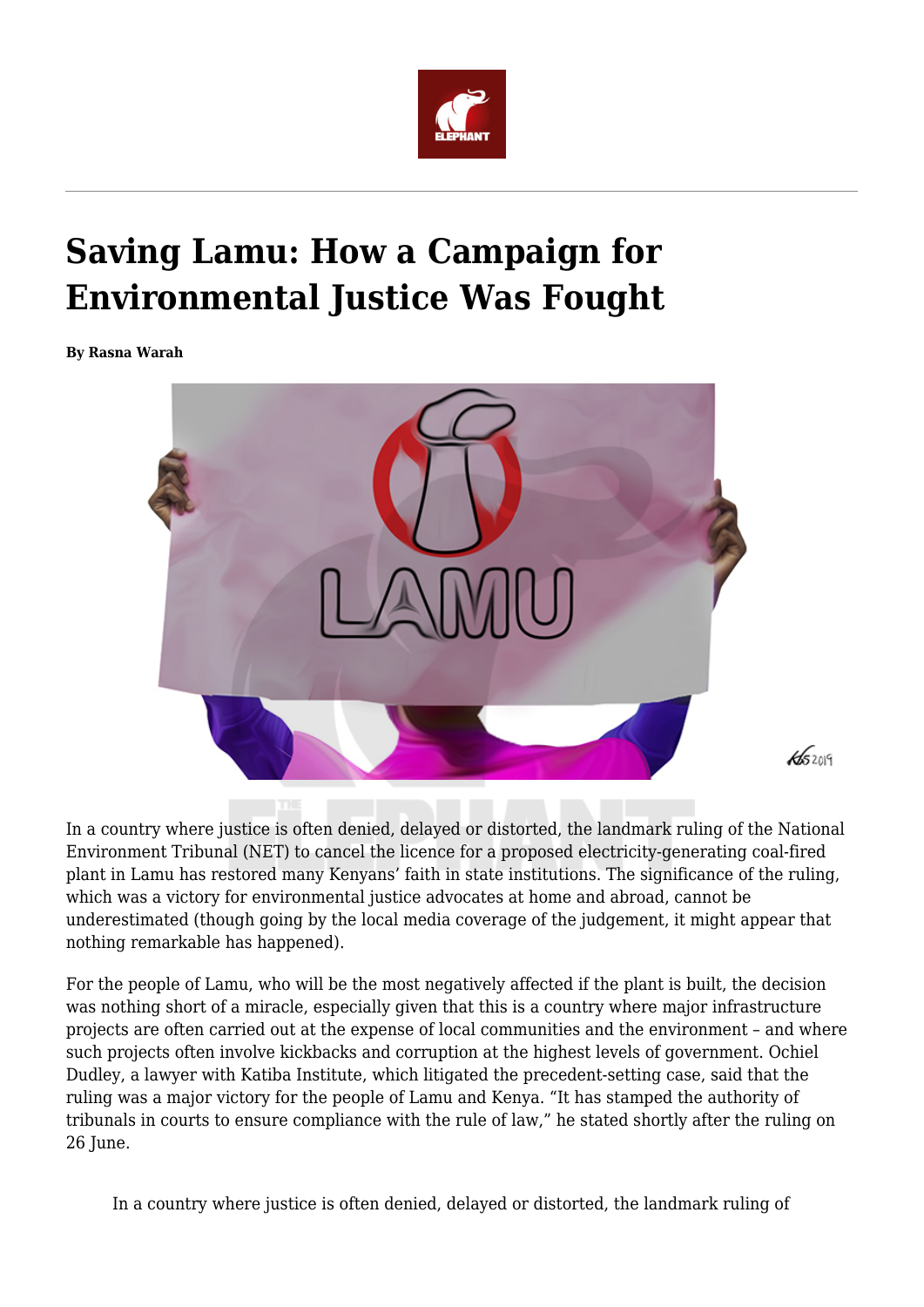the National Environment Tribunal (NET) to cancel the licence for a proposed electricitygenerating coal-fired plant in Lamu has restored many Kenyans' faith in state institutions

NET was established under Section 125 of the Environment Management and Coordination Act (1999). Its mandate is to hear disputes arising from decisions of the National Environment Management Authority (NEMA) on the issuance, denial or revocation of licences. In its 26 June 2019 judgement, NET ordered Amu Power, the key player in the proposed Lamu project, to halt construction of the plant and to undertake a fresh environmental and social impact assessment (ESIA) for the project. It noted that the ESIA carried out for Amu Power by a company called Kurrent Technologies was flawed in one key aspect: it did not involve public participation, a constitutional requirement that NET chairman Mohamed Balala described as "the oxygen that gives life to an ESIA report". In its ruling, NET stated that the lack of public participation was "contemptuous of the people of Lamu".

Other important points in the ruling included the project's lack of a strategic environmental assessment and insufficient and unclear plans for toxic coal ash handling and storage, as well as the project's failure to take into consideration Kenya's Climate Change Act.

## **The wrong choice for Kenya**

There were many environmental, social and health concerns raised by those against the construction of the coal-fired plant. Environmentalists pointed out that the burning of coal releases toxic particles into the air that can cause asthma, bronchitis, cardiovascular disease and cancer. These particles can also affect fish, crops and wildlife.

In addition, burning coal requires millions of gallons of water to keep the plant cool. Releasing this water into the ocean around Lamu would increase the temperature of the water and kill the fish and other marine life. It would also impact the livelihoods of fishermen in the area.

There are also cultural concerns. Lamu Town has been designated a World Heritage site by the United Nations, which means that the Kenyan government is obligated to protect and preserve it. The proposed plant's location on 865 acres of land in Kwasasi, just 20 kilometres from this historical town, is especially worrisome. Lamu Town is world-renowned for being one of oldest settlements along the East African coast, and is a much-loved tourist destination. Its pristine beaches have attracted the rich and famous and its Swahili culture has been the subject of countless studies. The toxic particles emitted from the plant could corrode the centuries-old buildings in the town and increase air pollution levels, which will make this unique island town an unhealthy environment for the residents and a less attractive destination for tourists.

The government insists that the economic benefits of the plant outweigh any environmental concerns. It says that the plant will bring much-needed development to the area. Critics argue that if the national and county governments were really keen on improving the living standards of the people of Lamu, they might have built more essential infrastructure, such as sewerage and sanitation systems, which are woefully inadequate, or a first-class hospital, which is much needed in this neglected part of the country.

Proponents of the project say that the plant will significantly reduce the cost of electricity. Those advocating against the plant disagree. They say that the 1,050-megawatt plant will actually cause the price of electricity to increase because the price of electricity will be directly related to the price of coal, which fluctuates. Moreover, the cost of building transmission lines to get the electricity to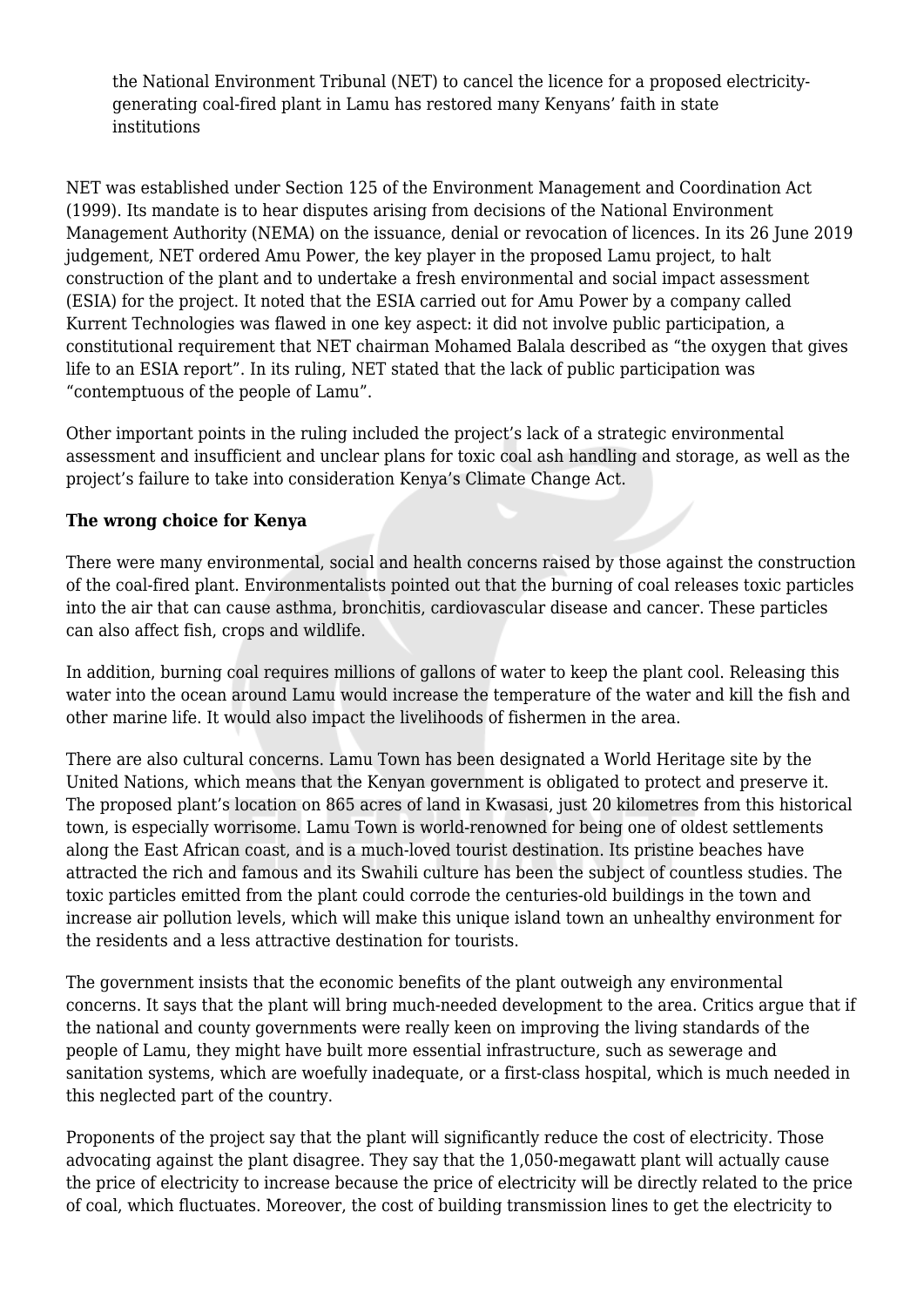people in Nairobi and elsewhere and a train to get coal from Kitui will increase the cost of the electricity generated. And if the original intention was to export surplus electricity generated in Kenya to neighbouring countries, that plan is no longer viable: Ethiopia is currently quadrupling its energy-generating capacity and Tanzania is doubling it.

There were many environmental, social and health concerns raised by those against the construction of the coal-fired plant. Environmentalists pointed out that the burning of coal releases toxic particles into the air that can cause asthma, bronchitis, cardiovascular disease and cancer. These particles can also affect fish, crops and wildlife.

David Schlissel from the Institute for Energy Economics and Financial Analysis (IEEFA), in an assessment he conducted on the project, says that the Lamu coal plant is "the wrong choice for Kenya" for several reasons. First, Amu Power, the single-purpose joint venture between Gulf Energy and Centum Investment, calculated the price of electricity on the following erroneous assumptions: i) that coal would cost \$50 per metric tonne (in 2017 the price of coal was \$85 per tonne); ii) that Kenya's demand for electricity would go up by 13 per cent annually (demand has actually grown by only 6 per cent a year, partly due to the slowing down of the economy); iii) that the plant would be utilised at 85 per cent capacity (if built, the plant will be grossly underutilised, running at a capacity of between 5 and 34 per cent and producing far less electricity than Amu claims it wil); and iv) that electricity would cost \$0.072 per kilowatt hour (IEEFA calculated that electricity from the plant would cost three to ten times as much, from between \$0.22 and \$0.75 per kilowatt hour).

The most shocking part of the deal is that Kenyans will have to pay about \$360 million per year in capacity charges (that's over \$1 million per day!) whether or not the plant generates any electricity and even if it is not operational. This makes one wonder how the government entered into the deal with Amu Power and whether any legal advice was sought before the agreement was signed. It also raises the question of whether people in government knew about the non-viability of the project beforehand but proceeded to go ahead with the project because there was \$1 million to be made per day without any sweat or investment.

How this project was allowed in a world where countries including China (the biggest emitter of greenhouse gases and whose citizens are paying for this with their health) are weaning themselves away from coal is also disturbing, given that in 2018 President Uhuru Kenyatta pledged to move Kenya to 100 per cent renewable energy by 2020. But then in Kenya, it is not reason, common sense or environmental and social justice considerations that determine public policy but individual greed, myopic self-interest and lack of a long-term vision for the country and its future.

## **How it all started**

In September 2013, five months after Uhuru Kenyatta was sworn in as president, the Kenyan government invited bids for the Lamu coal-fired plant. Twenty-six submissions were received. Gulf Energy was awarded the tender.

Amu Power, which did not even exist as an entity when the invitation for the bids went out, was only established after Gulf Energy, the developer and co-sponsor of the plant, started a joint venture with Centum, a Kenyan-owned investment company whose major shareholder is the Kenyan magnate Chris Kirubi and whose CEO is James Mworia. (Though there is suspicion that Amu Power is a front for powerful or influential people who wish to remain unknown.) The main potential funder of this \$2 billion project is the Industrial and Commercial Bank of China. The African Development Bank